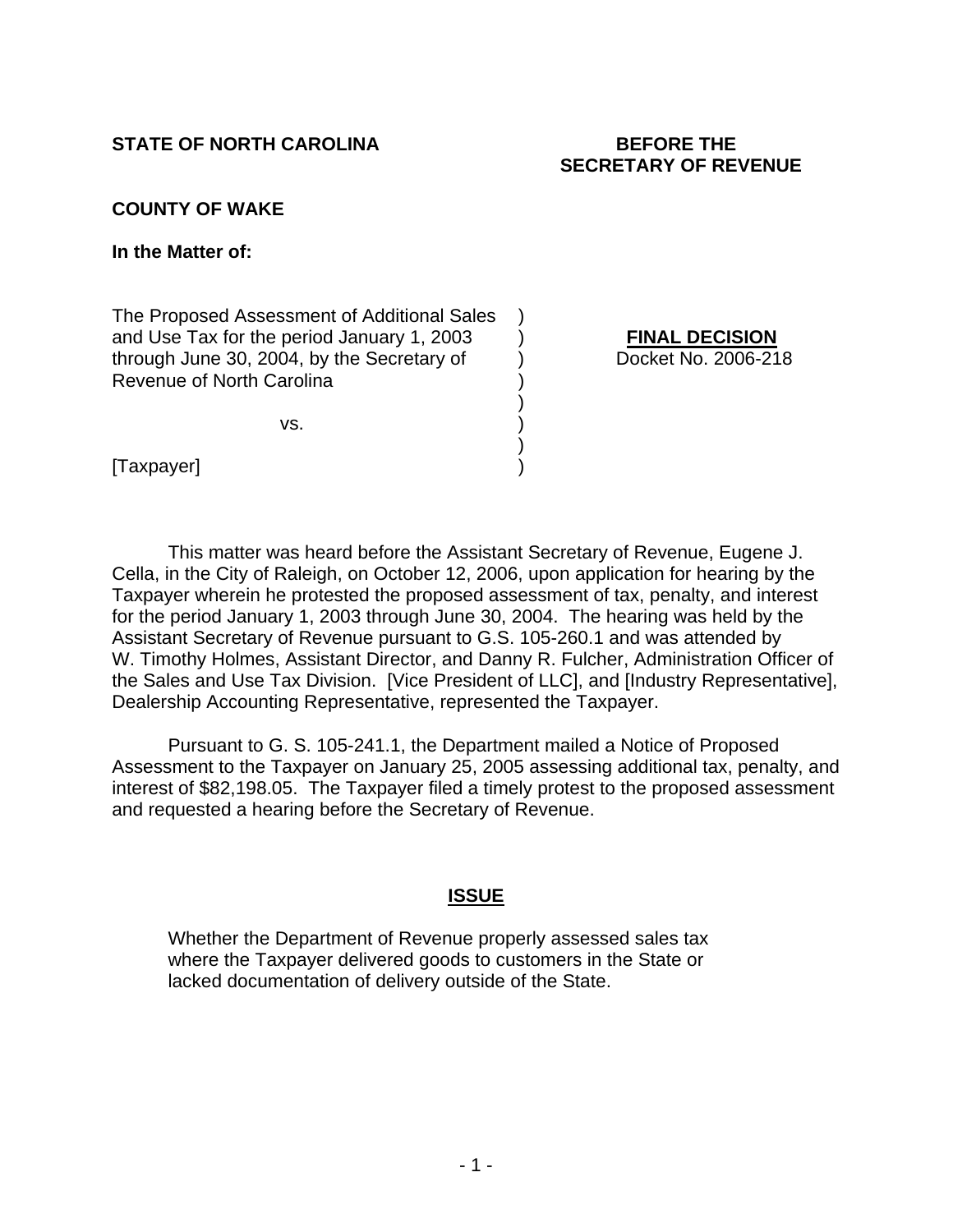#### **EVIDENCE**

The following items were introduced into evidence at the hearing:

- 1. Copy of Memorandum dated May 16, 2001, from the Secretary of Revenue to the Assistant Secretary of Tax Administration, designated Exhibit E-1.
- 2. Copy of auditor's report-sales and use tax dated January 4, 2005, covering the period January 1, 2003 through June 30, 2004, designated Exhibit E-2.
- 3. Copies of letters from the Department's examining auditors to the Taxpayer's customers, designated Exhibit E-3, with the following attachments:
	- a. Purchases made during the period March 2003 through June 2004 that indicate merchandise was delivered to an out of state location.
	- b. Purchases made during the period January 2003 through May 2004 that indicate merchandise was picked up at the Taxpayer's North Carolina location.
- 4. Copy of Notice of Sales and Use Tax Assessment dated January 25, 2005, designated Exhibit E-4.
- 5. Copy of letter dated February 22, 2005 from the Taxpayer to the Sales and Use Tax Division (Division) covering the period January 1, 2003 through June 30, 2004, designated Exhibit E-5.
- 6. Copy of letter dated March 17, 2005 from the Division to the Taxpayer, designated Exhibit E-6.
- 7. Copy of letter dated June 1, 2005 from the Division to the Taxpayer, designated Exhibit E-7.
- 8. Copy of letter dated July 1, 2005 form the Division to the Taxpayer, designated Exhibit E-8.
- 9. Copy of undated letter postmarked August 5, 2005 from the Taxpayer to the Division, designated Exhibit E-9.
- 10. Copy of letter dated September 7, 2005 from the Division to the Taxpayer, designated Exhibit E-10.
- 11. Copy of letter dated December 2, 2005 from the Division to the Taxpayer, designated Exhibit E-11.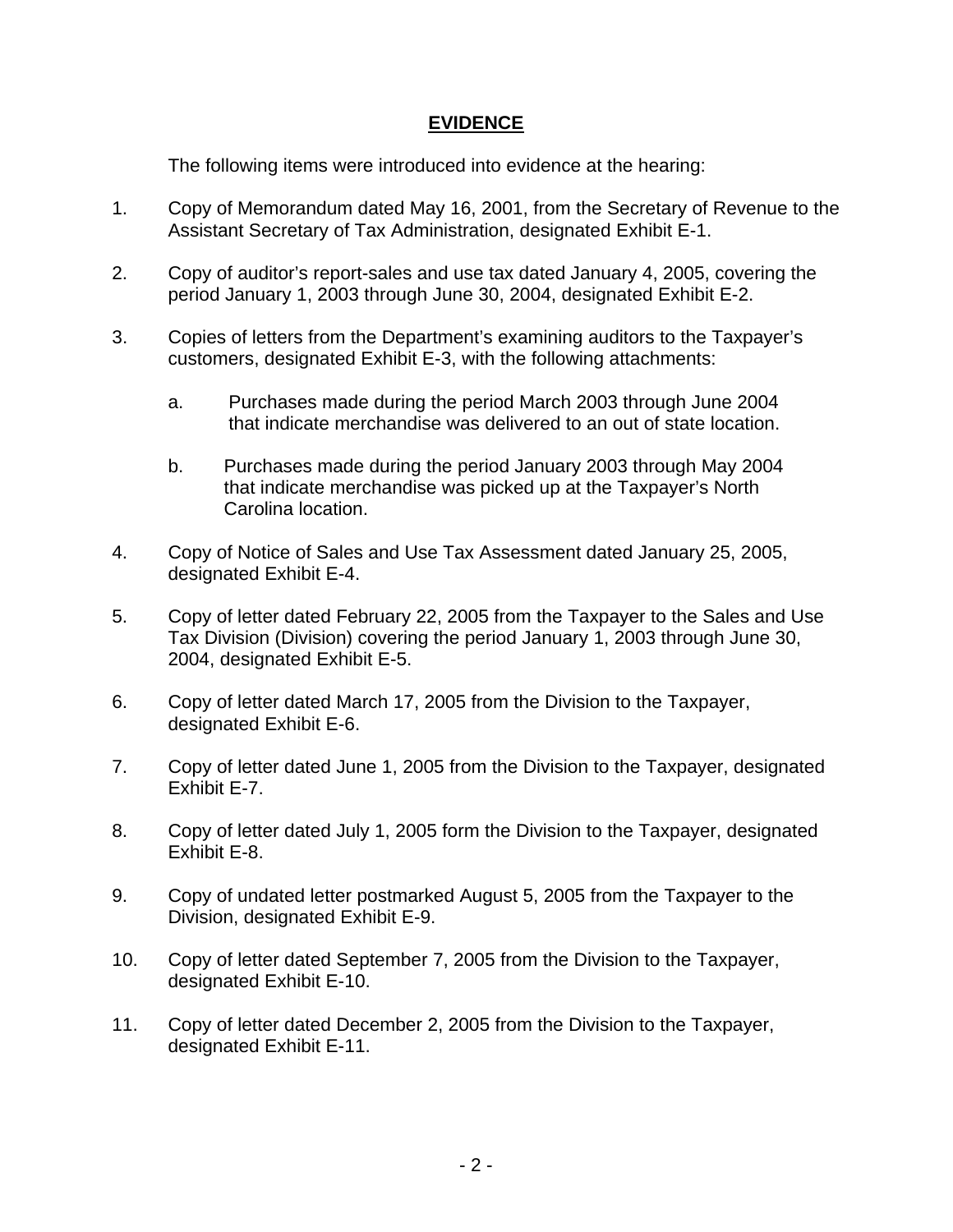- 12. Copy of letter dated April 28, 2006 from the Division to the Taxpayer, designated Exhibit E-12.
- 13. Copy of Sales and Use Tax Technical Bulletin 42-1 A. dated July 1, 2005, designated Exhibit E-13.
- 14. Copy of letter dated July 14, 2006 from the Assistant Secretary of Administrative Hearings to the Taxpayer, designated Exhibit E-14.

The Taxpayer introduced the following items into evidence at the hearing:

- 15. Copy of Taxpayer's form entitled "Sales Use Tax Notification," designated Exhibit TP-1.
- 16. Copies of letters from the Taxpayer to the Department and a Memo to Managers of the company, designated as Exhibit TP-2, with the following attachments:
	- a. Copy of letter dated January 23, 1004 from the Taxpayer to the Department.
	- b. Copy of letter dated January 23, 2004 from the Taxpayer to the Department.
	- c. Copy of Memo dated February 23, 2004 from the Office Manager to all Managers.
- 17. Copy of Taxpayer's form entitled "Certification of Transportation and Delivery," designated Exhibit TP-3.
- 18. Copy of Taxpayer's form entitled "Certificate of Delivery of Vehicle" dated October 21, 2003 signed by customer, designated as Exhibit TP-4, with the following attachments:
	- a. Copy of Bill of Sale dated October 9, 2003 signed by customer.
	- b. Copy of customer's North Carolina Motorcycle Learner Permit.
- 19. Copy of Taxpayer's form entitled "Certificate of Delivery of Vehicle" dated September 22, 2003 signed by customer, designated as Exhibit TP-5, with the following attachments:
	- a. Copy of Bill of Sale dated September 20, 2003 signed by customer.
	- b. Copy of customer's [another state] Driver's License.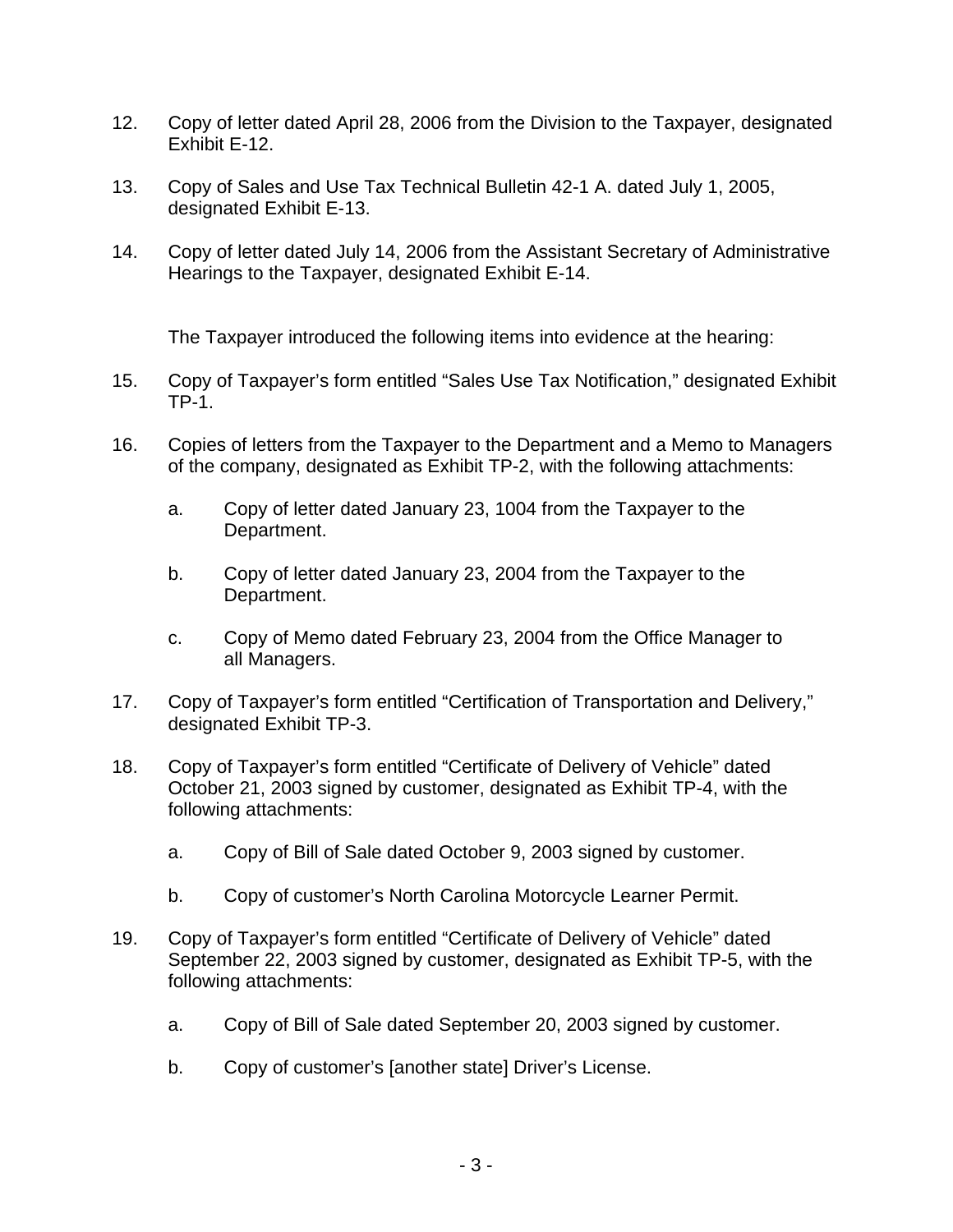- 20. Copy of Taxpayer's form entitled "Certificate of Delivery of Vehicle" dated December 12, 2003 signed by customer, designated as Exhibit TP-6, with the following attachments:
	- a. Copy of Bill of Sale dated December 12, 2003 signed by customer.
	- b. Copy of customer's [another state] Driver's License.
- 21. Copy of Taxpayer's form entitled "Certificate of Delivery of Vehicle" dated September 26, 2003 signed by customer, designated as Exhibit TP-7, with the following attachments:
	- a. Copy of Bill of Sale dated September 26, 2003 signed by customer.
	- b. Copy of customer's [another state] Driver's License.
- 22. Copy of Taxpayer's form entitled "Sales Use Tax Notification" dated January 11, 2003 signed by customer, designated as Exhibit TP-8, with the following attachments:
	- a. Copy of Bill of Sale dated January 11, 2003 signed by customer.
	- b. Copy of customer's [another state] Driver's License.
- 23. Copy of Taxpayer's form entitled "Sales Use Tax Notification" dated February 12, 2003 signed by customer, designated as Exhibit TP-9, with the following attachments:
	- a. Copy of Bill of Sale dated February 12, 2003 signed by customer.
	- b. Copy of customer's [another state] Driver's License.
- 24. Copy of Taxpayer's form entitled "Sales Use Tax Notification" dated February 15, 2003 signed by customer, designated as Exhibit TP-10, with the following attachments:
	- a. Copy of Bill of Sale dated February 15, 2003 signed by customer.
	- b. Copy of customer's [another state] Driver's License.
- 25. Copy of Taxpayer's form entitled "Sales Use Tax Notification" dated February 04, 2003 signed by customer, designated as Exhibit TP-11, with the following attachments:
	- a. Copy of Bill of Sale dated February 04, 2003 signed by customer.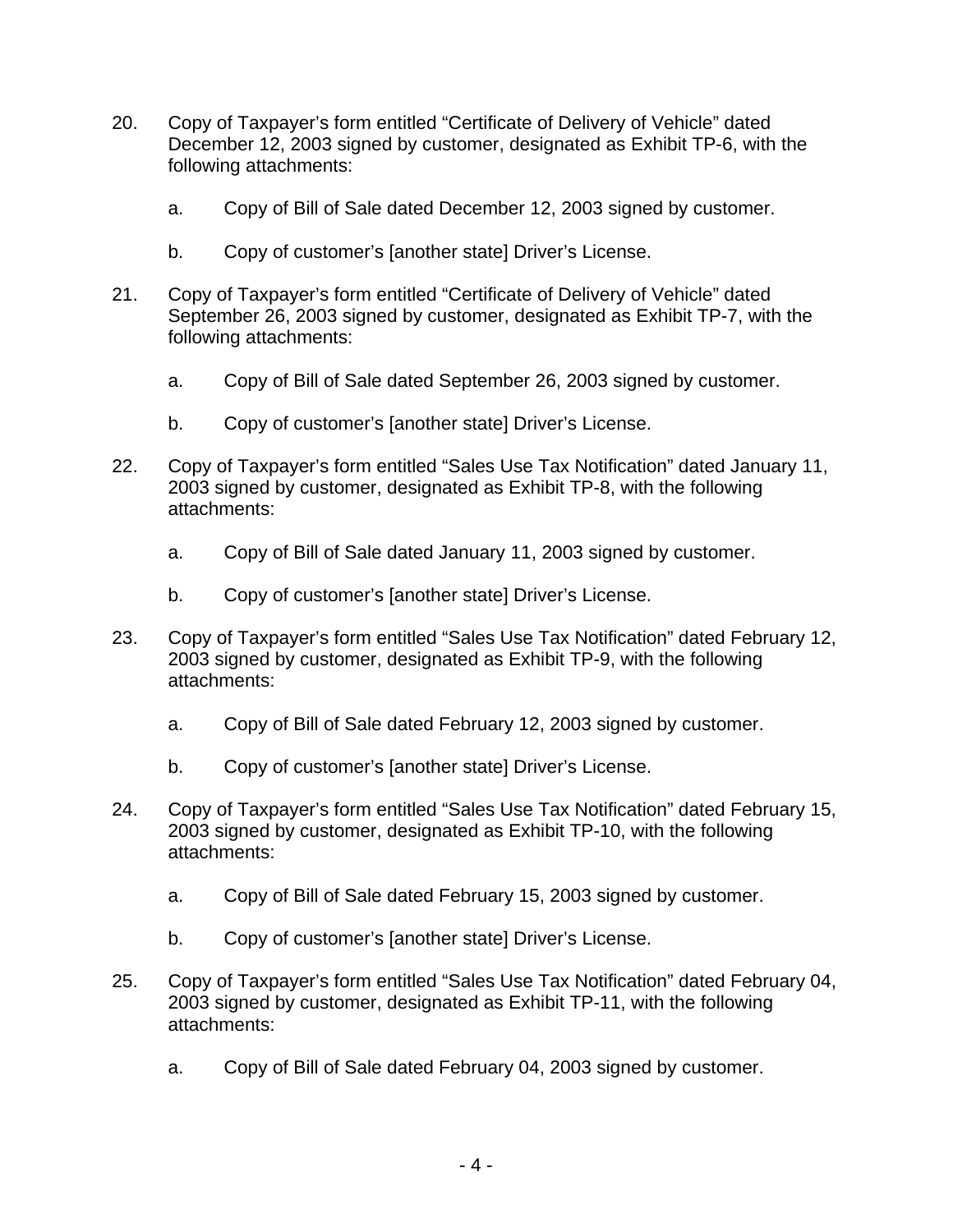- b. Copy of customer's [another state] Driver's License.
- 26. Copy of Taxpayer's form entitled "Sales Use Tax Notification" dated January 11, 2003 signed by customer, designated as Exhibit TP-12, with the following attachments:
	- a. Copy of Bill of Sale dated January 11, 2003 signed by customer.
	- b. Copy of customer's [another] Driver's License.
- 27. Copy of Taxpayer's form entitled "Sales Use Tax Notification" dated February 15, 2003 signed by customer and a copy of Bill of Sale dated February 15, 2003 signed by customer, designated Exhibit TP-13.
- 28. Copy of Taxpayer's Sales Tax Audit Analysis Schedule for tax assessed per initial report from Schedule E-1 of the auditor's report, designated Exhibit TP-14.

# **FINDINGS OF FACT**

Based on the foregoing evidence of record, the Assistant Secretary of Revenue makes the following findings of fact:

- 1. During the audit period the Taxpayer at all material times was engaged in business as a retailer whose principal business activity was the retail sale of street bikes, dirt bikes, and all-terrain vehicles (ATVs).
- 2. The Taxpayer made sales of tangible personal property at the Taxpayer's place of business in North Carolina.
- 3. The Taxpayer made sales of tangible personal property in interstate commerce.
- 4. Additional tax was assessed against the Taxpayer for the audit period based on the Taxpayer's failure to collect and remit sales tax on claimed out-of-state sales which were actually delivered in North Carolina.
- 5. The Taxpayer required customers who lived outside North Carolina to complete a form entitled "Sales Use Tax Notification." This form stated that North Carolina sales tax had not been paid and that the customer would be responsible for the applicable tax in his state.
- 6. The Taxpayer did not collect or remit sales tax on the sales to customers who filled out the Taxpayer's form entitled "Sales Use Tax Notification."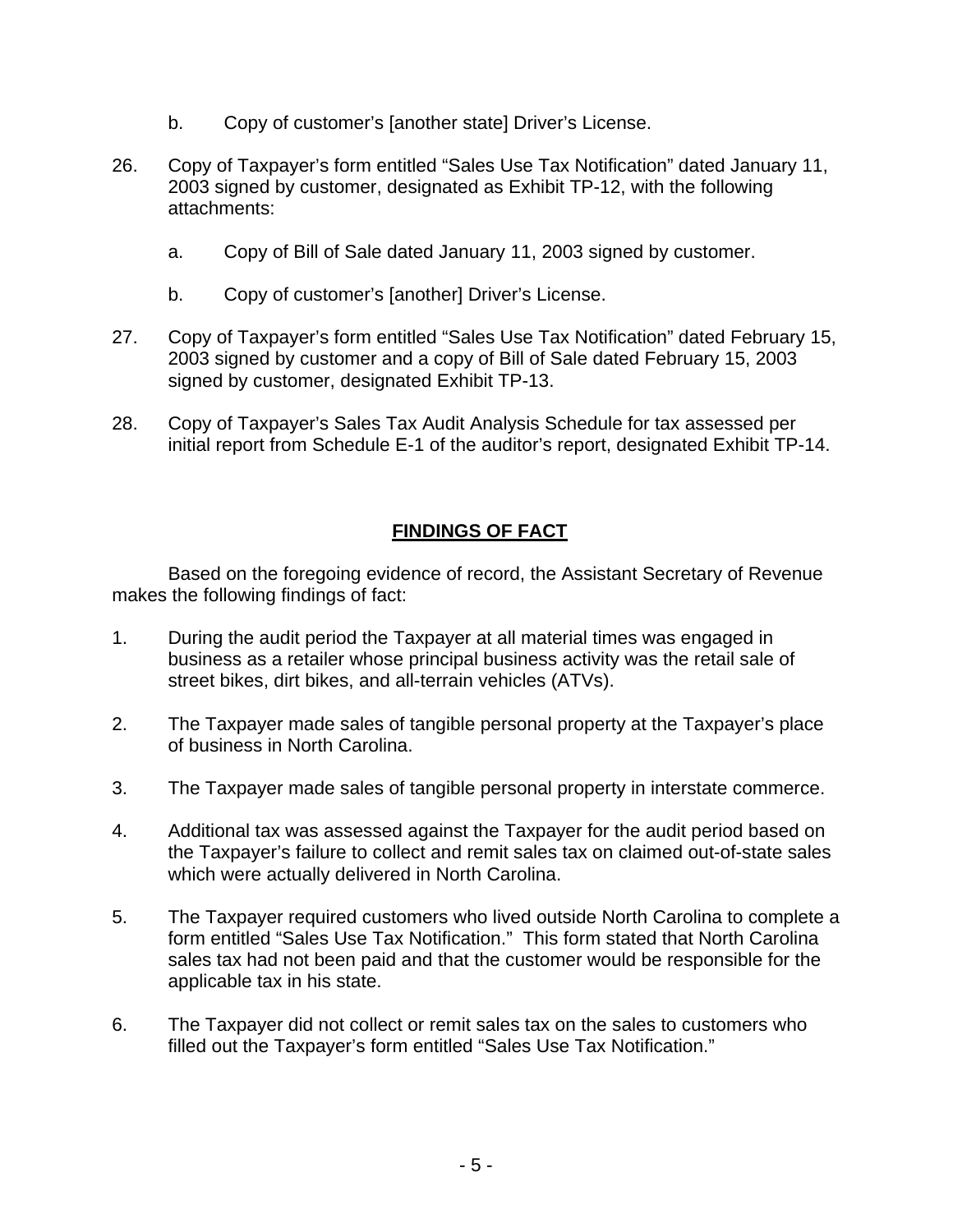- 7. The Taxpayer produced "Sales Use Tax Notification" forms for tangible personal property delivered in North Carolina and tangible personal property delivered out of North Carolina.
- 8. The Department did not accept the Taxpayer's "Sales Use Tax Notification" form as adequate documentation to exempt sales to out-of state residents because some customers actually picked up the unit at the dealer's North Carolina location.
- 9. The Department assessed sales tax on motorcycles and ATVs sold to out of state residents who actually picked up the unit at the dealer's North Carolina location.
- 10. The auditors mailed certified letters (Exhibit E-3) to out of state customers to determine where they took possession of their purchase of any off road vehicle from the Taxpayer. If the customer returned the letter and stated that the merchandise purchased was delivered to the customer out of state, the sale was exempted as a sale in interstate commerce and not taxed in the audit report. If the customer returned the letter and stated that the merchandise was picked up at the Taxpayer's business location in North Carolina, the sales was included in the audit report as a taxable sale. If no response was received from the customer, the sale was considered delivered in North Carolina and taxable.
- 11. The Taxpayer has not shown adequate documentation of out-of-state deliveries for the sales which were assessed.
- 12. A Notice of Proposed Assessment was mailed to the Taxpayer on January 25, 2005.
- 13. The Taxpayer notified the Department that it protested the assessment and requested a hearing.
- 14. The Taxpayer argues it should not be held liable for sales tax it did not charge or collect from the out of state customers because it was not aware of the proper paperwork needed to validate deliveries to customers out of state.
- 15. The Taxpayer's General Manager stated in a letter to the Department (Exhibit E-9) that they were not contesting the fact that they were wrong. He asked for the Departments' consideration since they were trying to do the right thing.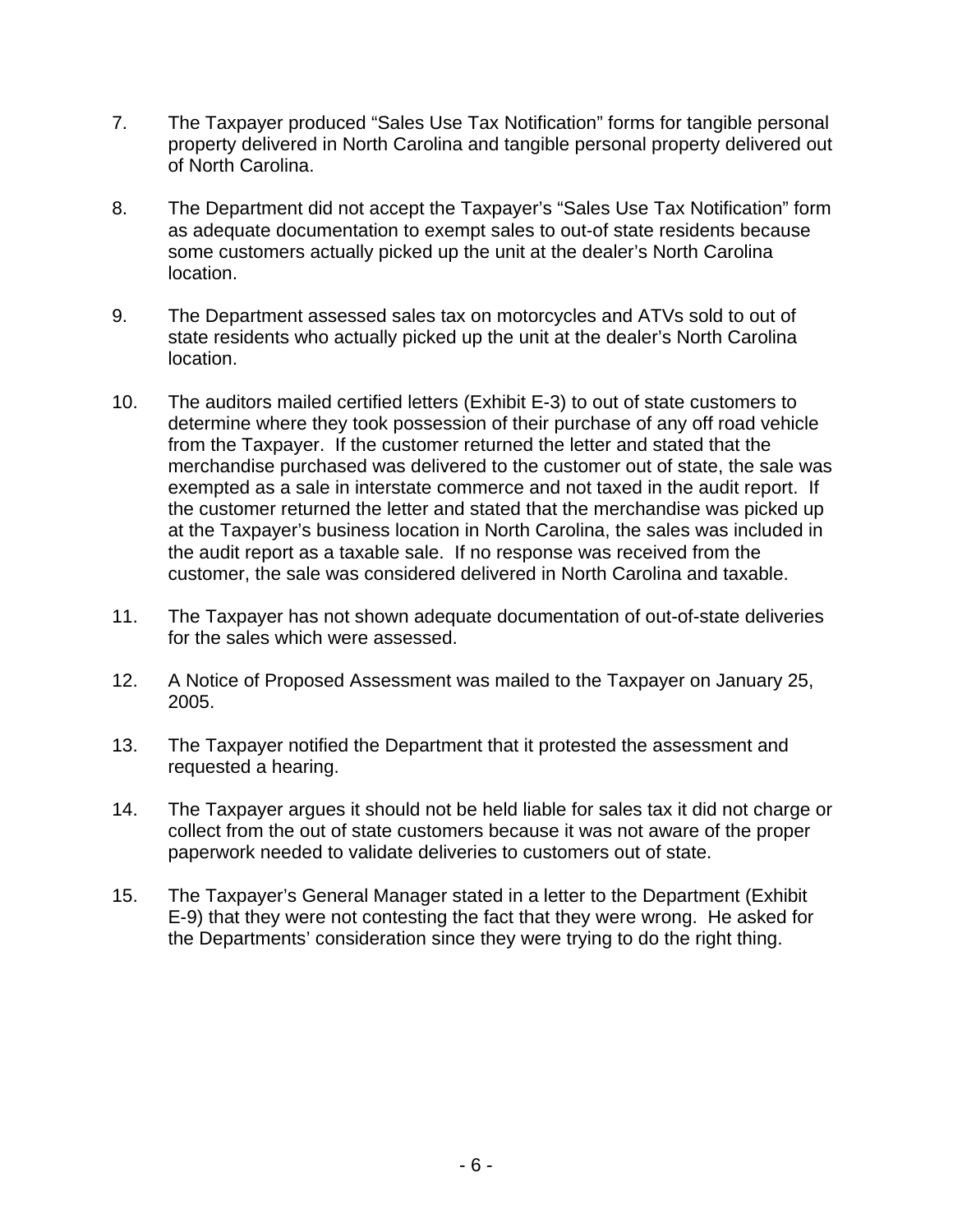### **CONCLUSIONS OF LAW**

 Based on the foregoing findings of fact, the Assistant Secretary makes the following conclusions of law:

- 1. The Taxpayer was engaged in business during the audit period as a retailer as defined in G.S. 105-164.3(35).
- 2. Sale and Use Tax Technical Bulletin 42-1 A. provides a definition of out of state sales and provides a list of the acceptable documentation to verify proof of transportation and delivery to a point outside the state. In order for an exemption for a sale in interstate commerce to apply there must be acceptable proof of transportation and delivery to a point outside the State.
- 3. The taxable event for assessment of the sales tax occurs at the time of sales and purchase within the State.
- 4. Where the delivery of goods sold is in the taxing state and is accepted within the taxing state, a sales tax may lawfully be imposed upon the transaction.
- 5. The Taxpayer did not maintain adequate shipping documentation for the sales where the Department assessed sales tax.
- 6. The sales in question were subject to the general rate of State and applicable local sales and use tax. The Taxpayer is liable for the 4½% State and applicable local sales and use tax which should have been collected and remitted to the Department.
- 7. A notice of proposed assessment was issued to the Taxpayer pursuant to G.S. 105-241.1.

## **DECISION**

 Therefore the proposed assessment of tax and interest is deemed correct under the law and the facts and is hereby sustained. Because the failure to pay the tax was not the result of a negligent or intentional act by the Taxpayer, I find reasonable cause to waive the penalties. The proposed assessment of tax and accrued interest is hereby declared to be finally determined and immediately due and collectible with interest as allowed by law.